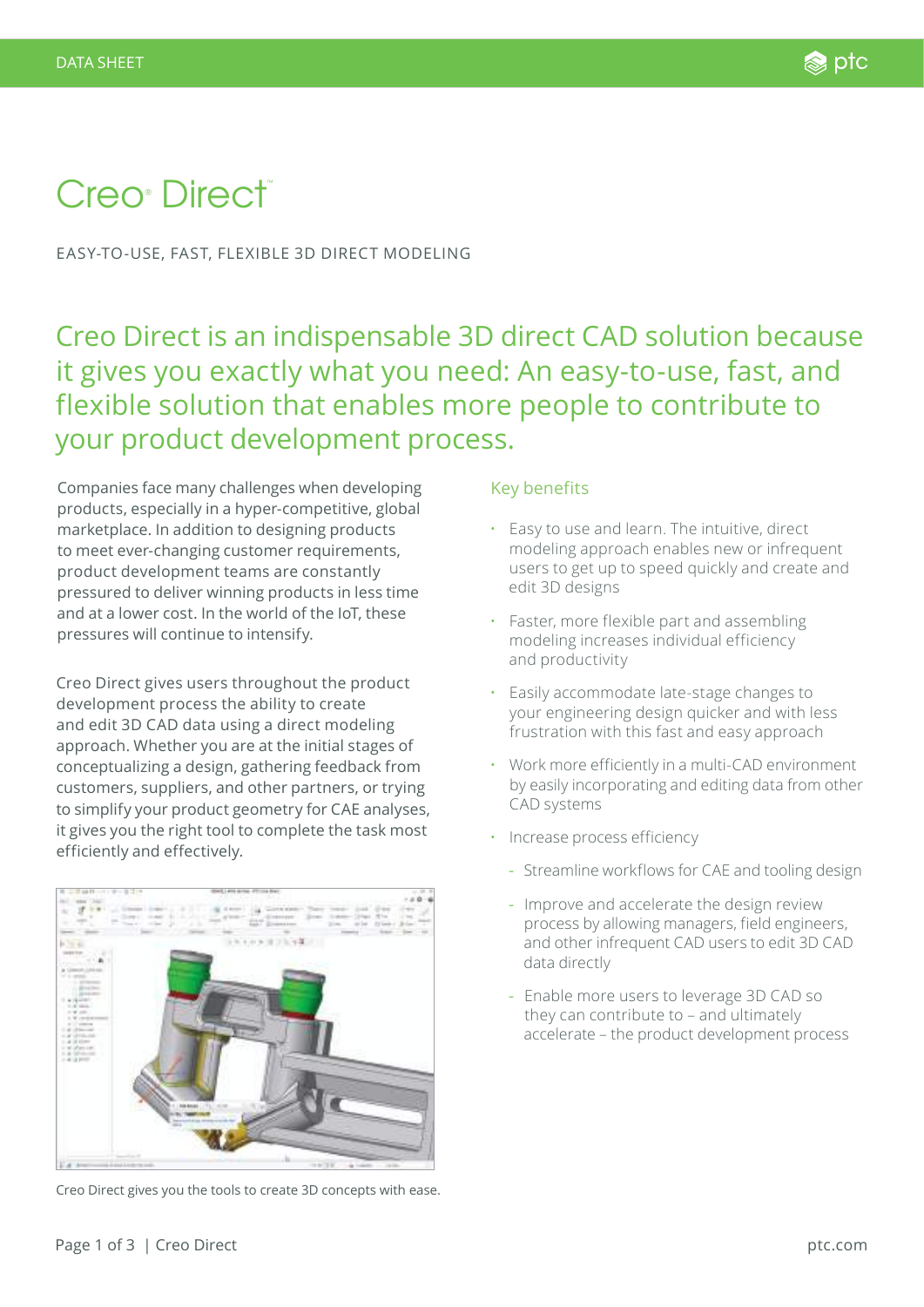Creo Direct supports a broad range of use cases across the product development process. A few examples of tasks that are impacted and improved include:

- Enable rapid concept design and faster bid proposals. You can create, edit, and iterate 3D design concepts faster with the software's direct modeling capabilities
- Create and modify 3D geometry faster and with more flexibility, accelerating your detailed design process
- Work faster with imported data. With the software, you can edit and create new geometry on imported data so you can work faster and more efficiently in a multi-CAD environment
- Accommodate late design changes. The softwaregives you more flexibility when editing your 3D CAD models so you can execute changes faster and easier
- Streamline CAE workflows. The software enables analysts to simplify or edit geometries without restrictions to prepare the 3D CAD models for downstream structural and thermal simulation or other analyses, without the help of a design engineer or expert CAD user
- Accelerate tooling design. Create tooling fixtures and jigs needed for manufacturing in less time. You can also simplify product geometry for NC and tooling design more efficiently with this fast, flexible approach
- Enable faster design reviews. Field engineers, managers, and other users can capture and incorporate feedback or new product ideas directly in the 3D CAD model

## Capabilities and specifications

## **3D solid modeling**

- Operations on sketches include extrude, revolve, and sweep geometry
- Operations on edges include rounds and chamfers
- Create drafts on a surface or set of surfaces
- Create hole, shell, mirror, and pattern geometry
- 3D Dragger, mini toolbar, floating dashboards, and other productivity enhancing tools help you quickly manipulate and position the geometry

#### **Integrated 2D sketching**

- Full suite of sketching tools
- Unconstrained sketching environment
- Guides, precision panels, and on-the-flydimensions support easy yet precise creation of 2D geometry
- Projection tool to use background 3D geometry
- Construction mode

#### **3D model editing**

- Move, attach, and remove geometry
- Geometrically modify analytic features such as cylinders, cones, and spheres
- Offset and substitute surfaces
- Modify rounds and chamfers based on the captured engineering design intent
- Control various geometric solution options, detected tangency situations and involved rounds and chamfers during geometric modifications



Quickly move geometry using the intuitive 3D dragger with automatic round and chamfer handling.